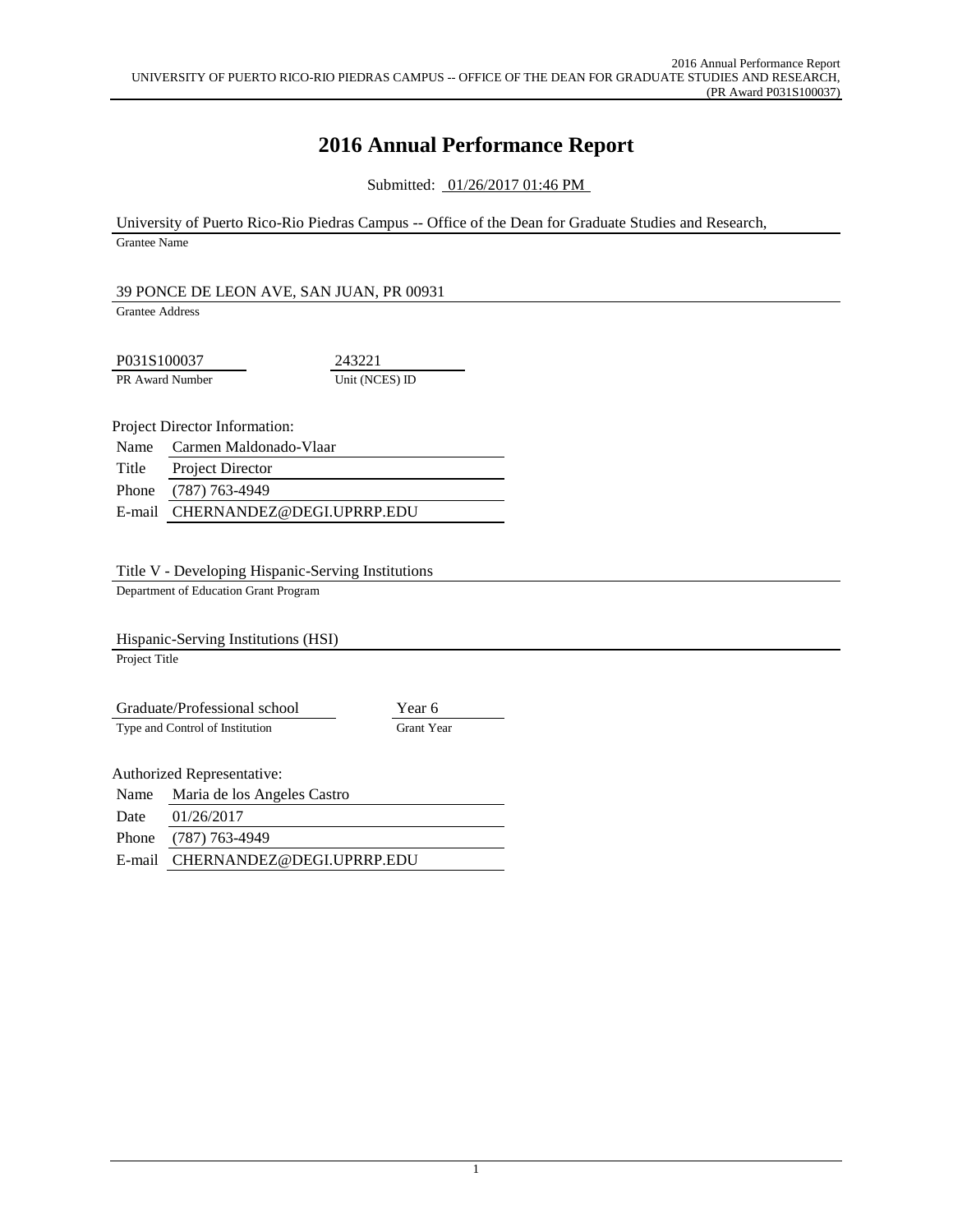## **Section 1: Executive Summary**

1. The impact of the grant on the institution's capacity to contribute to fulfilling the goals of the legislation.

During Year 6 for our first no cost extension, our campus (UPR-RP) continued to extend its capacity to conduct research and engage faculty and undergraduate students in their research endeavor. The accomplishment of this goal directly addresses the Title V purpose of: 1) expanding educational opportunities for, and improve the academic attainment of Hispanic students, and 2) expand and enhance UPR-RP's academic offerings, program quality, and institutional stability. The project continues to demonstrate significant progress in actively engage our undergraduates and faculty in a series of activities specifically aimed at: (a) Expanding Undergraduate Faculty Capacity to Actively Engage in Research (b) Expanding Research Opportunities for Undergraduate Students and (c) Strengthening the Institution's Research proposal capacity. Thus, the project steadily supported the development of UPR-RP's ability to create a sustainable research-based academic culture within non-STEM fields. Specifically this Year 6, we have focused on developing these objectives for the first time at the campus wide level. We decided to embark in this new goal in order to demonstrate our acquired capacity to impact all colleges at once. The project's initiatives allowed our institution to further strengthen our academic program quality and improve the academic attainment of Hispanic students conducting research in interdisciplinary fields. As in previous years, Title V staff held periodical meetings with the upper administration, undergraduates and faculty members from all over campus in order to achieve our performance measures. As expected, the project has continued its successful path in our campus by receiving strong support from our university community. We have maintained a strong presence in our campus and increased our visibility via the campus webpage and our interactive iINAS website. Over 1055 undergraduates participated in the all student initiatives. Four research capacity enhancement training workshops were offered. Student evaluations reported an average satisfaction index of 96% on all workshops; 224 undergraduates attended. Nine undergraduates were selected for the SR program. The 2016 Summer Experience Program (SEP) consisted of ten groups with a total of 24 students. Several 2016 SEP and SR participants were accepted in graduate programs and participated in the National Council of Undergraduate Research National Conference. The Fourth Undergraduate Research and Creative Activity Symposium was held on April 7 &8, 2016. The symposium was a total success with over 144 presentations received from all academic disciplines and a total of 379 participants among them 215 undergraduates. Our digital peer reviewed journal for the publication of undergraduate students' work (IN) Genios, continued its successful third year of publishing. 135 undergraduate students submitted research and creative works to the journal. We published 129 submissions on all volumes thus far. Our third volume (No.2) is scheduled to be published on February 9th, 2017. For the Faculty initiatives have moved from the College-focus format and expanded to the whole campus. The program granted six Summer Research Fellowships (SRF) awarded to scholars across different disciplines: humanities (memoir writing and the history of popular theater), psychology (alcohol abuse, health disparities, HIV stigma) and general social science (spatial memory). We are confident that the scholarly networks emerging from some of these SRFs will impact undergraduate teaching and mentorship but will also result in future proposals for external funds (Dr. Nelson Cruz's research on health disparities and Dr. Rosa RodrÃ-guez's study of spatial memory in particular). We held four Summer Research Institutes (SRI) on various topics. One SRI on (1) data analytics successfully grouped faculty members from various Departments in the School of Business Administration. While the SRI on (2) eye tracking research methodologies joined scholars from the Colleges of Humanities, Social Sciences, and Education, the (3) one on "big data" and smart phones had faculty participants from Social Sciences, Architecture, Business Administration, Information Sciences, General Studies, and Education. Finally, the SRI (4) on cannabis, public policy and entrepreneurship grouped specialists from the Colleges of Social Sciences, Business Administration, and the School of Law. A total of 88 faculty members across various disciplines engaged in undergraduate teaching attended these Institutes. The scholars and specialist recruited for the SRIs also offered public conferences open to faculty, students, and the wider university community, with attendance figures ranging from 25 to 103 persons. These speakers were from institutions such as Hofstra University, University of Florida, and Harvard University, but also from specialized law firms. In addition to the conferences linked to the SRIs, we organized four additional conferences and panels over the period of the first no-cost extension, all of them addressing topics of contemporary relevance for faculty and undergraduate students. During the Fall semester, these included a panel on tax policies and another on multidisciplinary approaches to the use of Cannabis. In the Spring semester, the conferences addressed the current state of the humanities, the impact of social media among youth, and the political economy of contemporary Puerto Rico. For these events, we brought specialists from institutions such as Emory University, the University of Connecticut Law School, and a Washington DC-based consulting firm, Manchester Trade, who joined UPR scholars and local specialists. Finally, as part of our engagement with faculty members and students we hosted a seminar by invitation on Puerto Rico's economic crisis open to faculty and our Scholars-in-Residence students, but with the participation of leading figures of local economic and policy institutions. We organized two book discussions around recent publications in the fields of anthropology, history, and the study of race and discrimination. Evaluations indicate consistent satisfaction levels over the 90% for the majority of these activities. Of all these successful activities, we can single out two as those having a major impact at the institutional level; first, the panel on multidisciplinary approaches to Cannabis, and second, the conference on "big data" and statistics. Attendance for both of these activities surpassed the 100 participants and they have resulted in lasting initiatives by local scholars.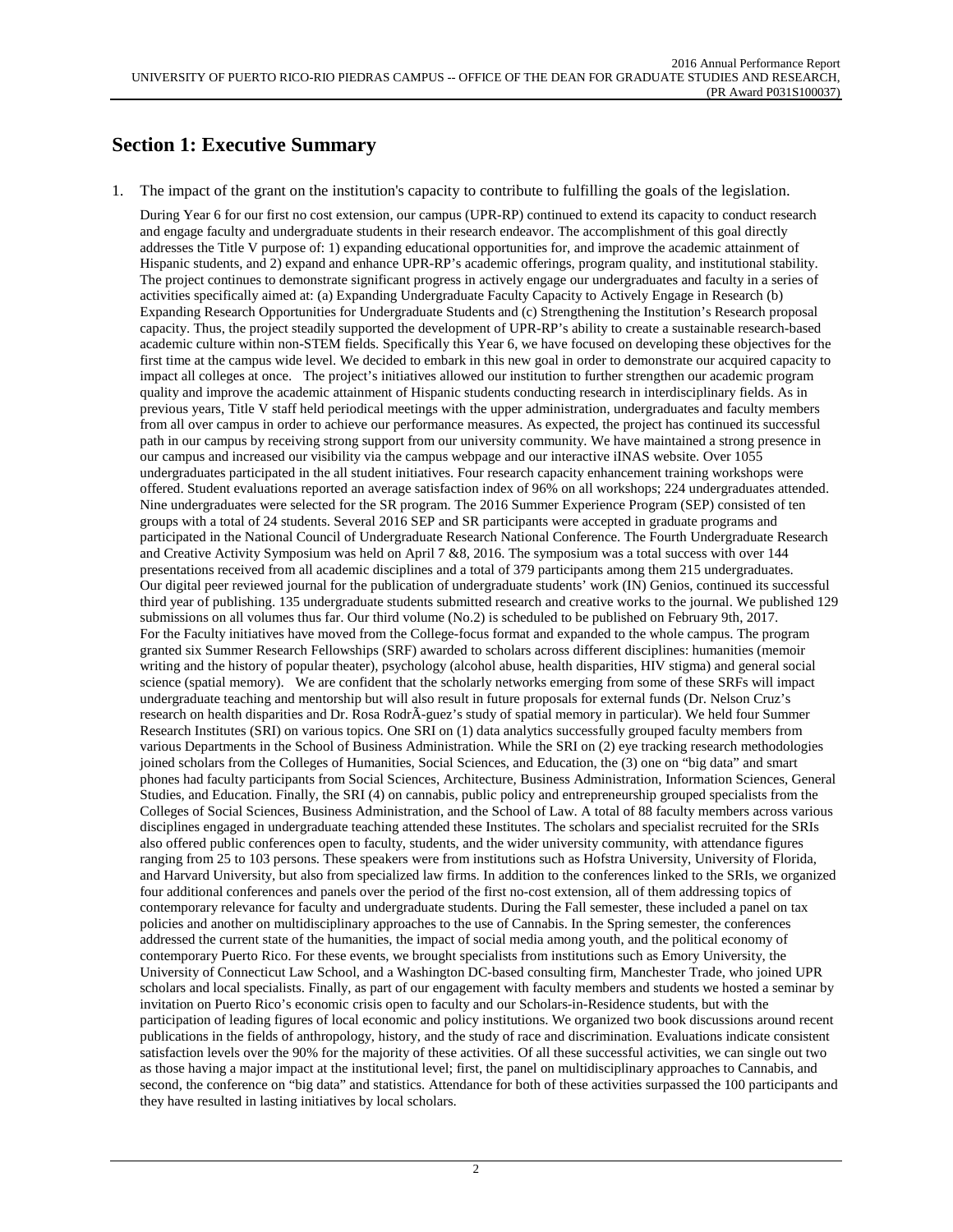#### 2. How has the grant helped to carry out the mission of the institution?

UPR-RP mission is based on its history and cultural heritage, which distinguishes it from other campuses in the UPR system. This cultural heritage is the basis for its development, and defines its mission and distinctive contribution within the UPR system.

The UPRRP mission is:

1. To promote the integral development of students through curricula that support their intellectual curiosity, critical thinking, lifelong learning, effective communication, appreciation of ethical and aesthetic values, participation in campus activities, reflection, and social responsibility.

2. To provide graduate education of the highest quality in which research and creative activity are core elements and strengthen undergraduate education. In addition, to provide post-baccalaureate programs for training of highly skilled professionals committed to the ideals and values of Puerto Rican society.

3. To provide undergraduate education of excellence with a holistic view of knowledge. This should embrace both general education and specialized training, and develop independent study and research skills within our students.

4. To develop teaching, research, and community service in accordance with the historical and social reality of Puerto Rico, in harmony with its Caribbean and Latin American context and with projection into the international community. To enrich and strengthen knowledge relevant to the consolidation of Puerto Rican nationality, history, language and culture and to facilitate the development and dissemination of knowledge worldwide.

5. To develop innovative research, community service initiatives and continuing education programs that reflect and contribute to the academic and professional work within the campus. These programs should also contribute to the transformation and continuous improvement of the Puerto Rican society, the analysis and formulation of solutions to economic and political problems of the country, and improving the quality of life.

The present Title V grant results from the strategic plan proposed by our university in the UPR Strategic Plan 2017-2022 which is aligned with the UPR mission statements. Therefore, the present grant directly helps our institution in strengthening all research initiatives described in its mission. Both student and faculty initiatives aim at enhancing undergraduate research innovation among non-STEM disciplines. Through several faculty initiatives, this Title V grant empowers faculty to improve their academic endeavor by engaging more undergraduate students into research. The grant has also provided for academic exchange between our researchers and renowned international scholars and institutions. The development and growth of the Office for Sponsored Research Programs and Entrepreneurial initiatives within the Office of the Dean of Graduate Studies and Research has been instrumental in the advancement of research activity within our campus. Funding support for training of staff involved in grant management activities has been extremely beneficial to researchers prior and following the proposal submission. Moreover, the establishment of the new undergraduate research and learning center (CRIIAS) to be inaugurated in October 2017 will provide students and faculty with a new venue of active interaction and create the academic and research culture required for creative thinking and innovation.

If your institution has experienced any unexpected outcomes as a result of this grant, that affect for better or worse its capacity to fulfill the goals of the legislation, tell us about them here.

The academic and research scenarios available for undergraduate students and faculty teaching undergraduate courses in our campus are in constant development. One of the unexpected outcomes from this project continues to be the increased visibility of our office for research support and information for our undergraduate community interested in multidisciplinary research. Specifically, our office provides accessible and diverse services to our undergraduate student population seeking assistance for engaging in research activities and the creative process. We continue to offer counseling and mentoring to students in the completion of a research project and the development of their research capacities. Moreover, our office organized and sponsored meetings and other academic venues that allowed a significant number of undergraduate students from different disciplines to present their results to the public and engage in critical thinking of their research projects. We are also have the objective to recruit pre-college students at their senior year to engage in research as early as freshman year. I addition, our staff constantly provided advise and mentoring to our faculty in developing their research ideas and achieving the completion of their research projects. Based on our experience and assessment of the present needs of our undergraduate community we submitted and got approved a no-cost extension of our budget to enhance the influence of our office by establishing: CRIIAS. CRIIAS is in accordance with the UPR Strategic Plan 2017-2022, Goal 1: developing UPR-RP into the flagship research institution. As part of the programmatic objectives for faculty research development in this proposal, it is projected that CRIIAS will sponsor and organize year-round events and programs specially focused on new research areas of inquiry and multi-interdisciplinary approaches for faculty and undergraduate students within our campus. In addition, CRIIAS will offer meeting and working spaces for SRs and other undergraduate research programs that may require administrative and mentoring support. Moreover, it is expected that CRIIAS will become a premier interactive technology and resource based center for undergraduate research in our campus. We are convinced that CRIIAS in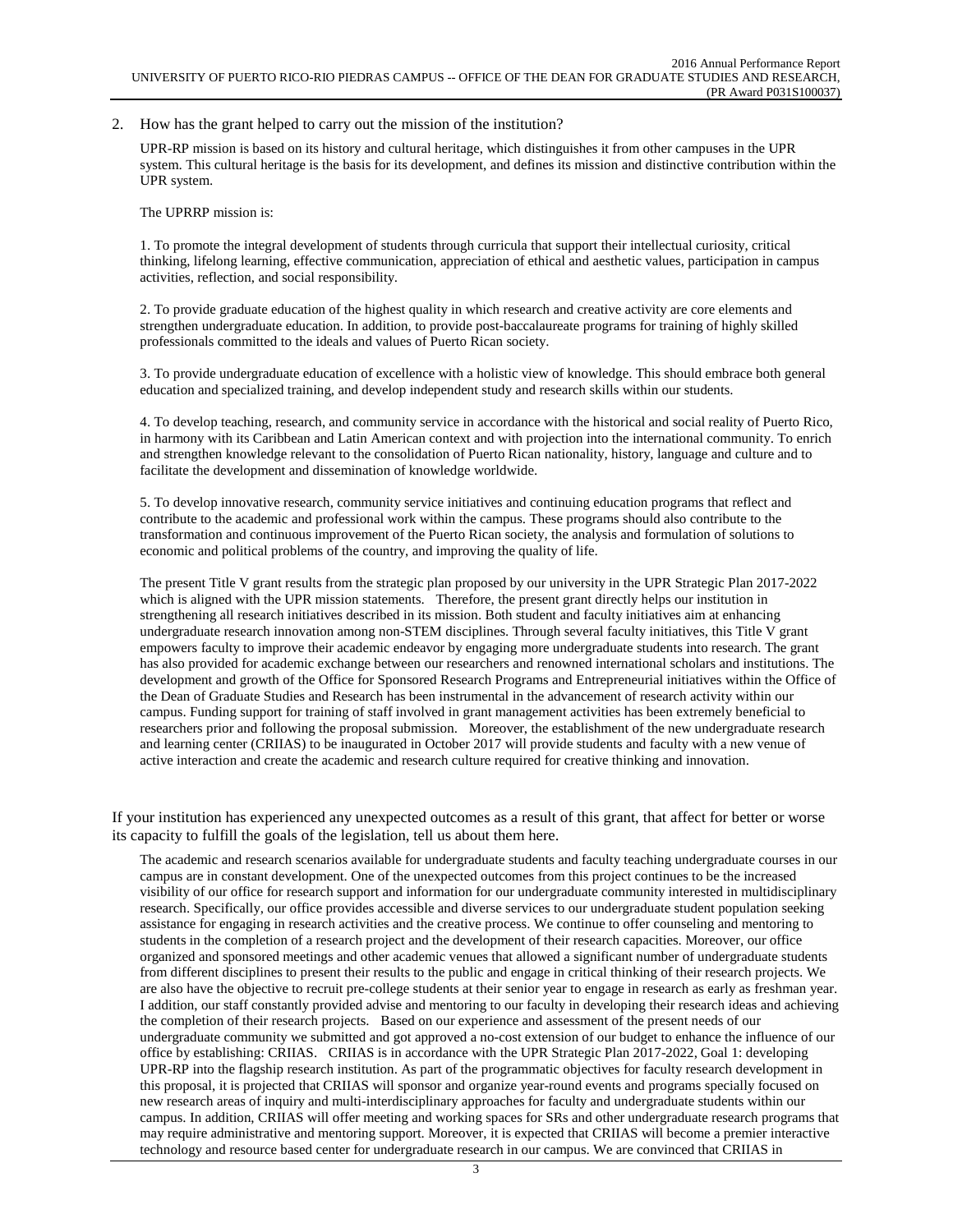conjunction with the Office of sponsored Research and Business initiatives will become a knowledge hub within our university community and a positive and much needed change to the research culture of our campus. Another unexpected outcome was an immediate success of our undergraduates in achieving their academic and research goals beyond their expectations. Our fourth annual Undergraduate Research and Creative Activity Symposiums have become a popular and engaging venue for our undergraduate students from all disciplines to present their research and creative work. Every year we have significantly increased our numbers of participants, activities and presentations during the Symposium. Last year we organized the Fourth edition of this important activity in our campus. We have worked hard to change the institutional vision of undergraduate research in our campus for one that is inclusive and diverse. Our symposiums continue to set the standards for an academic and research setting where the arts, sciences, business and humanities research and creative work come together in a unique conversation. Consistently, the two colleges with the highest participation are Social Sciences and Humanities. However, we have witnessed an increase in undergraduate students from the College of Business Administration also participating in these symposiums. Finally, a very rewarding and unexpected outcome has been the popularity and submission rate that our digital journal [IN]Genios has received. From a multidisciplinary perspective, [IN]Genios gathers original research articles and creative projects whose principal authors are undergraduate students. Undergraduate students from the different academic programs at our campus can submit their projects. More importantly, [IN]Genios has been incorporated to the Latin Index database for international reference of the articles. Regarding the creative projects, the journal considers for publication a variety of formats including essays, poems, short stories, art and even music.

Has the grant facilitated or contributed to bringing additional resources to your institution, for example, new Federal, State, or local dollars that can be attributed partly to your grant activities?

The main objective of the Title V project is to expand opportunities in research and creativity projects for faculty and undergraduate students within the five academic colleges of our institution: 1) College of General Studies (2010-2011), 2) College of Social Sciences (2011-2012), 3) College of Education (2012-2013), 4) College of Humanities (2013-2014) and 5) College of Business Administration (2014-2015). From October 1st, 2010 through September 30th, 2016, a total of 9,177 individuals have participated in iINAS' initiatives and activities (4,952 undergraduates; 2,211 professors). As part of the students' initiatives, iINAS offered in the last six years: several capacity enhancement workshops (43 workshops with a total of 1,414 participants; 1,087 out of them were undergraduates); a mentorship program of one academic year (Scholars in Residence; 49 undergraduates within the Colleges of General Studies, Social Sciences, Education, Humanities, Business Administration and the School of Architecture); and the Summer Research and Creation Experiences initiative (189 undergraduates). For faculty, this project also offered: capacity enhancement workshops (19 workshops with a total of 391 participants; 200 out of them were professors); Seminars on Integration of Research, Discovery and Innovation Competencies in the Undergraduate Curriculum (from 2010 through 2015 we offered 24 seminars and six conferences on 2015-2016; a total of 1,267 participants, 376 out of them were professors); Mini-grants (16 mini-grants awarded); Summer Research Institutes (19 Institutes with 1,140 participants; 691 professors); and Faculty Summer Fellows (73 professors. Since 2013, iINAS has been organizing an Annual Undergraduate Research and Creation Symposium in which UPR-RP's undergraduates from across the campus have presented their projects. Also, this symposium includes poster presentations, plenary sessions, workshops, art exhibits, among other activities. The establishment of the Research and Creative Activity Online Journal ([IN]Genios) the first online journal exclusive for undergraduate research and creative work is another achievement; its publications include 129 articles (40 research and 89 creative articles) among three volumes with two numbers each. A total of 135 undergraduates have been publishing their research and creative projects in this online journal. On February 13th, 2017 the second number of our third volume (Vol. 3 No. 2) will be available through the journal's website. Since October 1st, 2016, iINAS had been continuing its development thus facilitating the expansion of our opportunities and services to undergraduates and professors from all academic areas within our campus. Moreover, this year 2017 iINAS will establish CRIIAS at the college of Natural Sciences. In addition, our grant contributed in facilitating grant submission in non-STEM disciplines through our Pre-award office. It is important to highlight that a total of 123 proposals were submitted for several federal funding agencies. This is an increase of 41% over the 2009 baseline reported one percent more than last year. A total of 51 proposals were accepted for federal funding.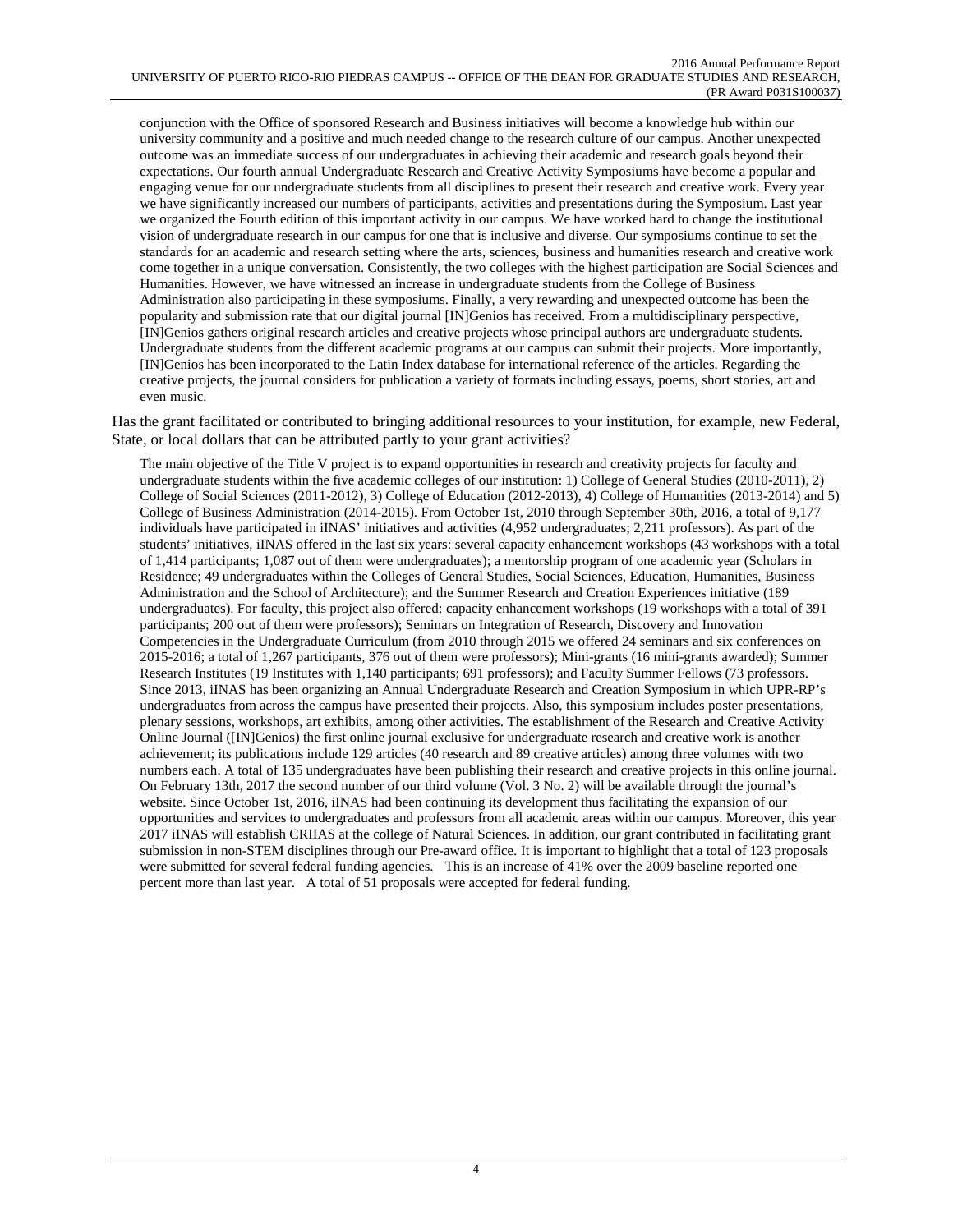# **Section 2: Accreditation**

Institution's primary accrediting agency.

 $X$  Middle States Association of Colleges and Schools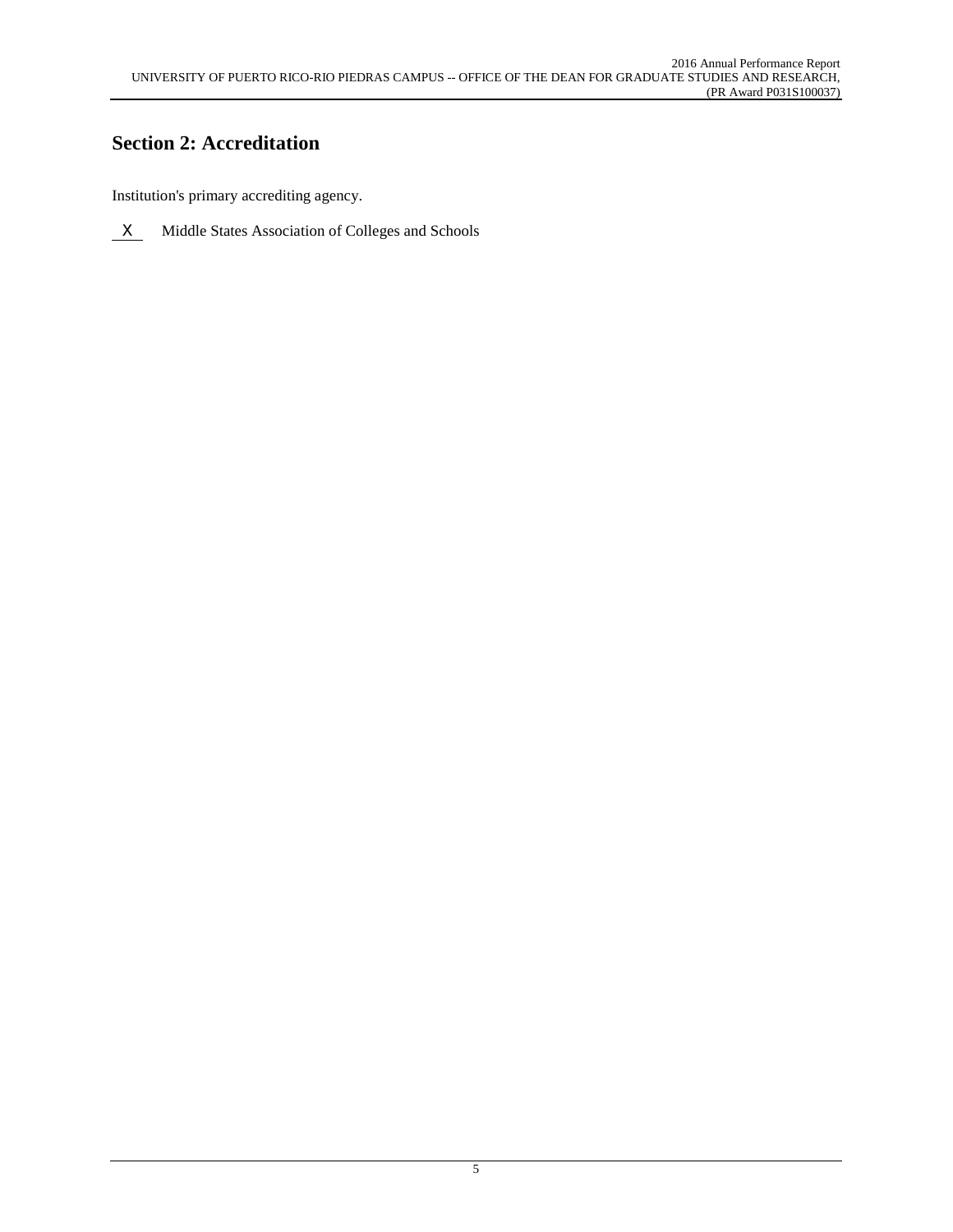## **Section 3: Activities, Focus Areas, and Outcomes**

## **Total Expenditures during the Reporting Period**

Total federal dollars spent on your Title III/V grant: \$52,959.99

Total federal dollars spent on Title III/V project management and evaluation: \$7,500.00

Total remaining federal dollars spent on your Title III/V activities (Line 1 - Line 2): \$45,459.99

Total number of activities: 1

### **Grant Activities and Outcomes**

#### **Grant activity:**

Strengthening UPR-RP through Development of a Research-Based Academic Culture

#### **Total Spent:** \$38,466.30

#### **Focus Area:** Academic Quality

| <b>Legislative Allowable Activities</b>                                                                                                                           | <b>Dollars</b><br><b>Spent</b> | $%$ of<br><b>Dollars</b> |
|-------------------------------------------------------------------------------------------------------------------------------------------------------------------|--------------------------------|--------------------------|
| Purchase, rental, or lease of scientific or laboratory equipment for educational purposes,<br>including instructional and research purposes.                      | \$3,662.42                     | 10                       |
| Funds management, administrative management, and acquisition of equipment for use<br>in strengthening funds management.                                           | \$18,000.00                    |                          |
| Support of faculty exchanges, faculty development, and faculty fellowships to assist in<br>attaining advanced degrees in the field of instruction of the faculty. | \$10,147.88                    | 26                       |
| Tutoring, counseling, and student service programs designed to improve academic<br>success.                                                                       | \$6,656.00                     |                          |

#### **Process Measures**

**LAA Category:** *Purchase, rental, or lease of scientific or laboratory equipment for educational purposes, including instructional and research purposes.*

| Did the amount of scientific or laboratory educational equipment rented or leased increase?                            | Yes        |
|------------------------------------------------------------------------------------------------------------------------|------------|
| If yes:                                                                                                                |            |
| Start $\frac{1}{2}$ spent on equipment 0.00                                                                            |            |
| End $\$$ spent on equipment 3662.42                                                                                    |            |
| Application Objective 3662.42                                                                                          |            |
| Did the quality of scientific or laboratory educational equipment rented or leased improve?                            | <b>Yes</b> |
| Did the number of students with access to scientific or laboratory educational equipment rented<br>or leased increase? | Yes        |
| If $yes:$                                                                                                              |            |
| Start # students $\overline{0}$                                                                                        |            |
| End # students 233                                                                                                     |            |
| Application Objective 150                                                                                              |            |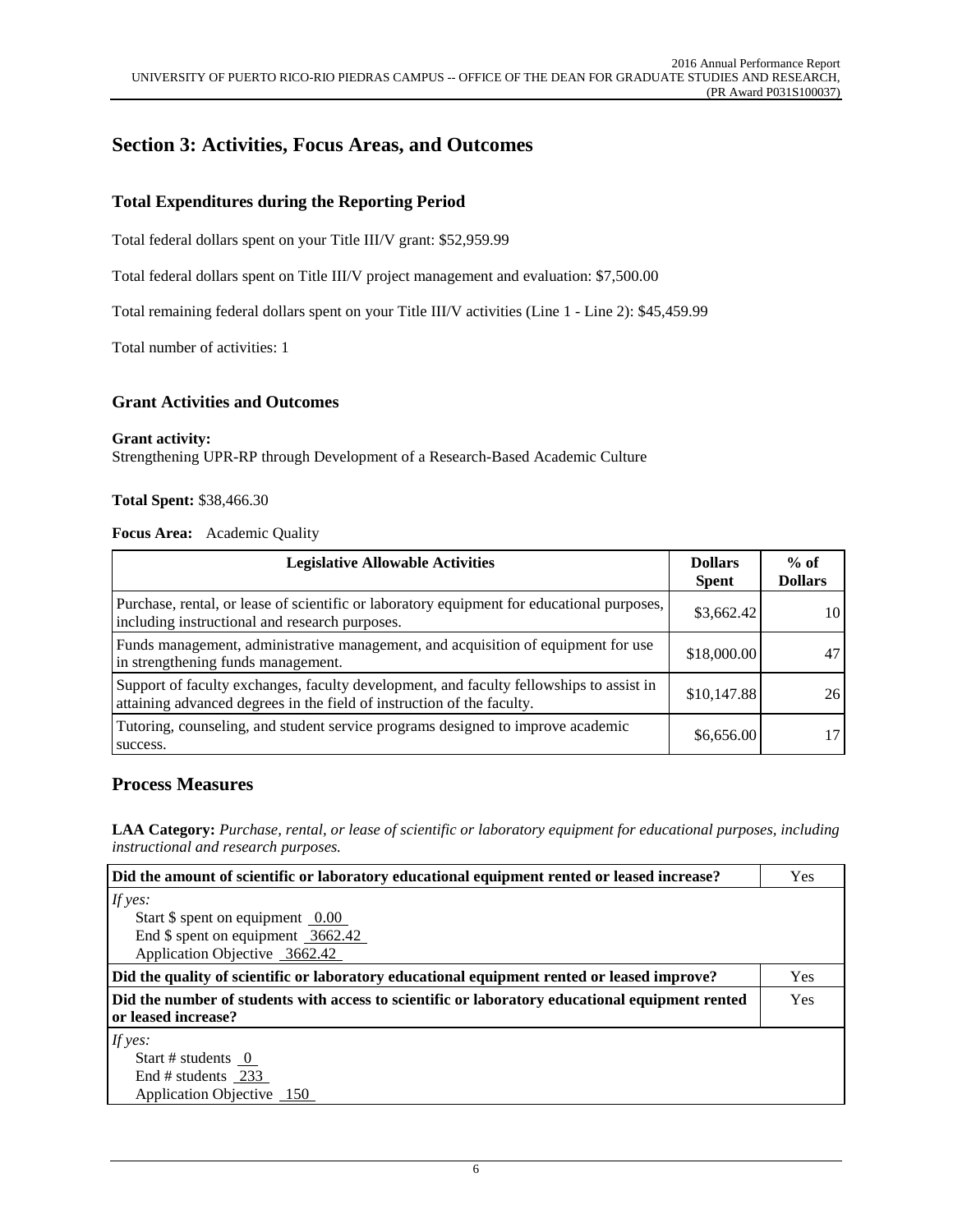| Did the amount of scientific or laboratory educational equipment purchased increase?                                  | Yes |
|-----------------------------------------------------------------------------------------------------------------------|-----|
| If yes:<br>Start $\$$ spent on equipment 0.00<br>End $\$$ spent on equipment 3662.42<br>Application Objective 3662.42 |     |
| Did the quality of scientific or laboratory educational equipment purchased improve?                                  | Yes |
| Did the number of students with access to scientific or laboratory educational equipment<br>purchased increase?       | Yes |
| If yes:<br>Start # students $0$<br>End # students 233<br>Application Objective 150                                    |     |
| Did the quality of scientific or laboratory research equipment rented or leased improve?                              | Yes |
| Did the number of students with access to scientific or laboratory research equipment rented or<br>leased increase?   | Yes |
| If yes:<br>Start # students $\overline{0}$<br>End # students $233$<br>Application Objective 150                       |     |
| Did the amount of scientific or laboratory research equipment purchased increase?                                     | Yes |
| If yes:<br>Start $\$$ spent on equipment $\_0$<br>End $$$ spent on equipment 233<br>Application Objective 150         |     |
| Did the quality of scientific or laboratory research equipment purchased improve?                                     | Yes |
| Did the number of students with access to scientific or laboratory research equipment purchased<br>increase?          | Yes |
| If yes:<br>Start # students 0<br>End # students 233<br>Application Objective 150                                      |     |

**LAA Category:** *Funds management, administrative management, and acquisition of equipment for use in strengthening funds management.*

| Were relevant staff trained in how to use new administrative management systems? |  |
|----------------------------------------------------------------------------------|--|
| If yes:                                                                          |  |
| Start # trained staff $0.00$                                                     |  |
| End # trained staff $25$                                                         |  |
| Application Objective 10                                                         |  |
| Did you establish or enhance a funds management quality control system?<br>Yes   |  |
| Did you establish or enhance an institutional research system?                   |  |

**LAA Category:** *Support of faculty exchanges, faculty development, and faculty fellowships to assist in attaining advanced degrees in the field of instruction of the faculty.*

| Did the number of faculty trained in educational technology increase? |  |
|-----------------------------------------------------------------------|--|
| If yes:                                                               |  |
| Start # of faculty trained $\sqrt{0.00}$                              |  |
| End # of faculty trained $\sqrt{224}$                                 |  |
| Application Objective 160                                             |  |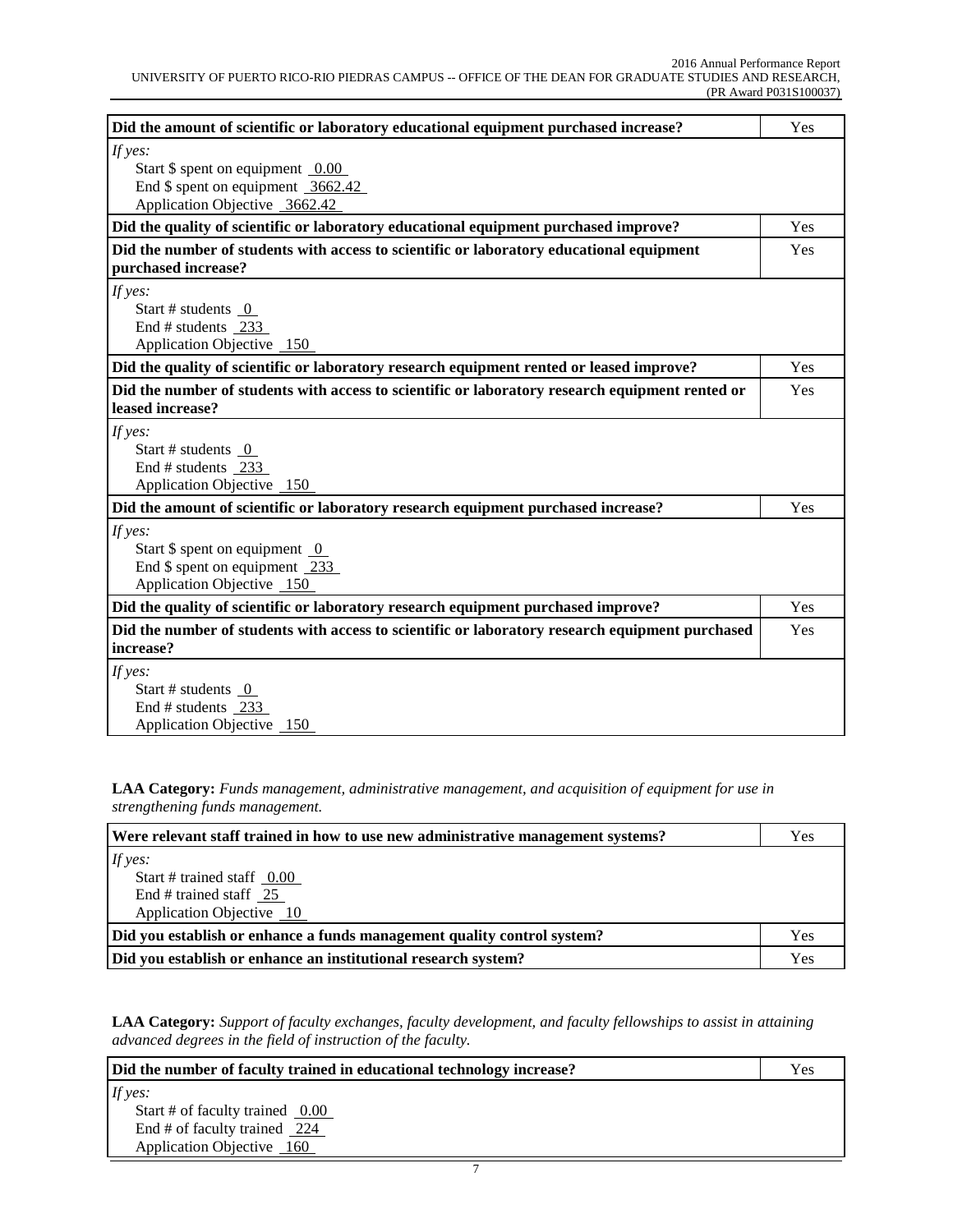| Did the number of faculty participating in developmental activities (seminars, workshops, etc.)<br>  increase? | Yes |
|----------------------------------------------------------------------------------------------------------------|-----|
| If yes:                                                                                                        |     |
| Start # of faculty $0$                                                                                         |     |
| End # of faculty $224$                                                                                         |     |
| Application Objective 160                                                                                      |     |
| Other Did the number of the summer research fellows increased?                                                 | Yes |
| If $yes:$                                                                                                      |     |
| Start # $_0$                                                                                                   |     |
| End # $6$                                                                                                      |     |
| Application Objective 6                                                                                        |     |
| Other Did the number of resaerch instututes increase?                                                          | Yes |
| If yes:                                                                                                        |     |
| Start # $\sqrt{0}$                                                                                             |     |
| End # $4$                                                                                                      |     |
| Application Objective 3                                                                                        |     |

**LAA Category:** *Tutoring, counseling, and student service programs designed to improve academic success.*

| Did the number of tutors increase?                                        | Yes |
|---------------------------------------------------------------------------|-----|
| If yes:                                                                   |     |
| Start # $0.00$                                                            |     |
| End # 22                                                                  |     |
| Application Objective 10                                                  |     |
| Did the number of students using tutoring services increase?              | Yes |
| If yes:                                                                   |     |
| Start # $_0$                                                              |     |
| End # $40$                                                                |     |
| Application Objective 30                                                  |     |
| Did the number of students using counseling services increase?            | Yes |
| If yes:                                                                   |     |
| Start # $\theta$                                                          |     |
| End # $40$                                                                |     |
| Application Objective 30                                                  |     |
| Did the number of students satisfied with tutoring services increase?     | Yes |
| If yes:                                                                   |     |
| Start # $_0$                                                              |     |
| End # $40$                                                                |     |
| Application Objective 30                                                  |     |
| Did the number of students satisfied with counseling services increase?   | Yes |
| If yes:                                                                   |     |
| Start # $_0$                                                              |     |
| End # $40$                                                                |     |
| Application Objective 30                                                  |     |
| Did the academic attainment of students using tutoring services increase? | Yes |
| If yes: methodology used:                                                 |     |
| Teacher survey                                                            |     |
|                                                                           |     |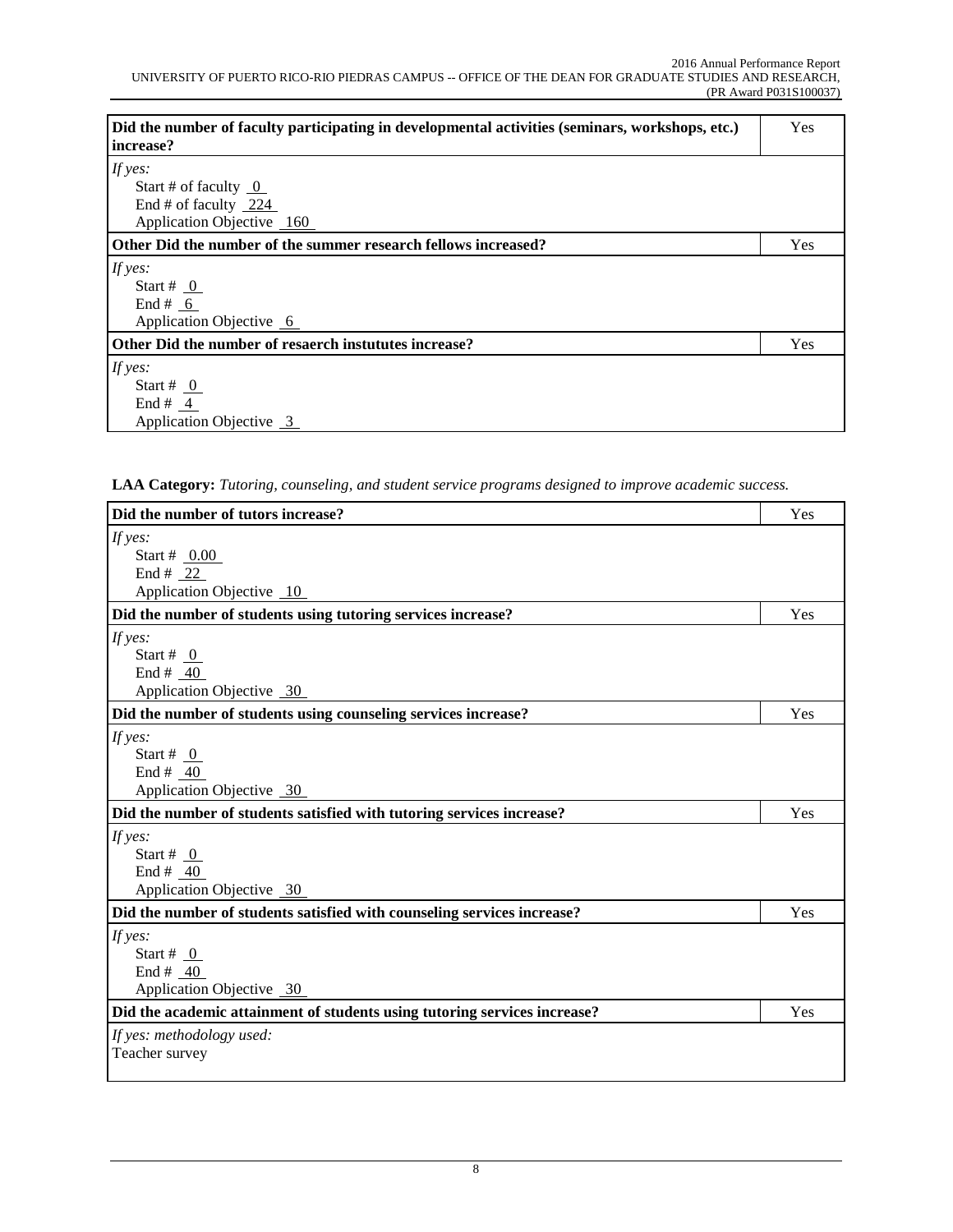| Other Did th eworkshop for Scholar's in Residence increased? | Yes |
|--------------------------------------------------------------|-----|
| If yes:                                                      |     |
| Start # $0$                                                  |     |
| End # $13$                                                   |     |
| Application Objective 8                                      |     |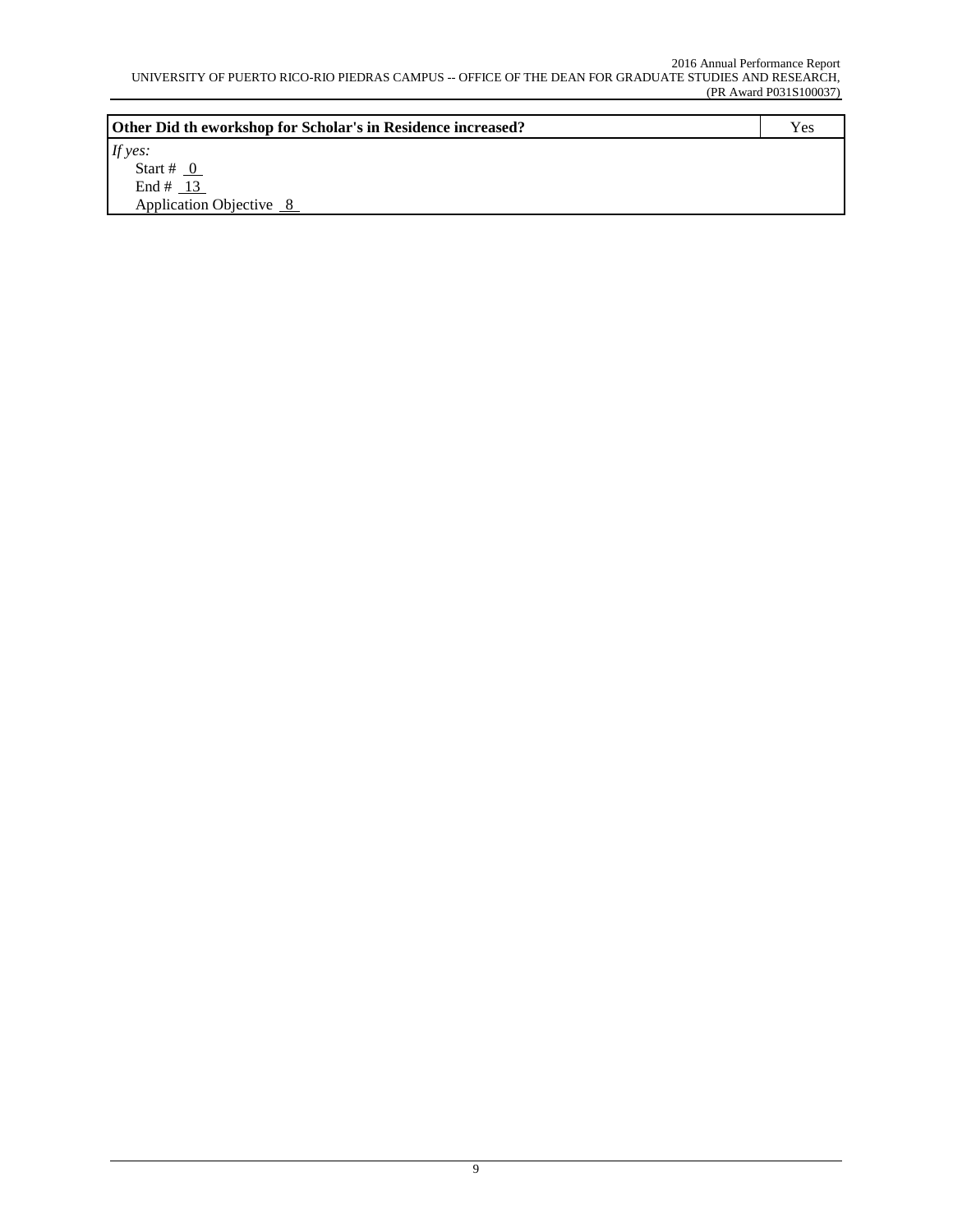# **Focus Area: Academic Quality Outcomes**

This section depicts institutional outcomes that can be categorized in this focus area. Information is provided on the measures that the grantee felt were *most reflective of their activities supported by Title III/V funds* for the current reporting period. Grantees were required to answer at least two of the measures questions.

| Other, please specify: Has the number of undergraduate faculty<br>conducting research with undergraduate increased?                                                                                                                                                                                                                                                                                                                                                                              | Yes |
|--------------------------------------------------------------------------------------------------------------------------------------------------------------------------------------------------------------------------------------------------------------------------------------------------------------------------------------------------------------------------------------------------------------------------------------------------------------------------------------------------|-----|
| If yes:<br>Initial # $_0$<br>Final # $21$<br>Goal 10<br><i>I would like to provide a brief supporting statement:</i> In Year 6, we had a total 28 professors actively engaged in<br>research withe undergraduate students. These include our SR mentors, the summer experience research mentors<br>and the summer research faculty fellows.                                                                                                                                                      |     |
| Other, please specify: Has the number of undergraduate students engaged<br>in research increased?                                                                                                                                                                                                                                                                                                                                                                                                | Yes |
| If $yes:$<br>Initial # $_0$<br>Final # $448$<br>Goal 150<br><i>I would like to provide a brief supporting statement:</i> A total of 448 students were actively engaged in research<br>activities. These include students in SR program, summer experience, undergraduate students that participated in<br>workshops and those that participated in the Fourth research Symposium. Of the total number of undergraduate<br>students of Year 6, 48% participated in the Fourth Research Symposium. |     |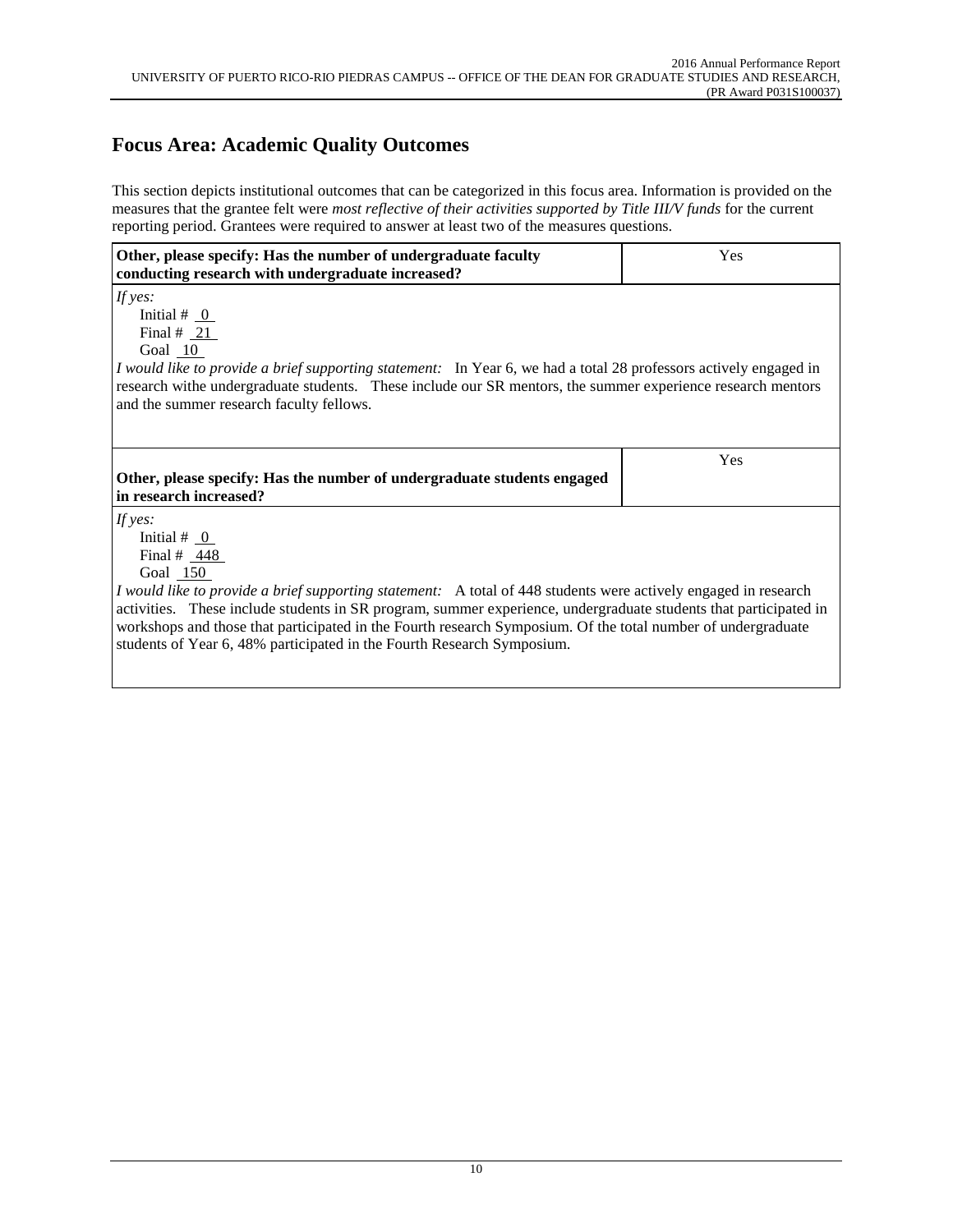# **Section 4: Project Status**

Below is a list of objectives for each activity carried out over the current reporting period.

**Activity:** Strengthening UPR-RP through Development of a Research-Based Academic Culture

### **Narrative Supporting Completed Objectives**

Below are statements with data and references to goals stated in the grant application as appropriate to document the objectives that were "completed" during each year of the grant.

| <b>Activity Objective(s)</b>                                                                                                                                                                                                                                          | <b>Evidence of Completion</b>                                                                                                                                                                                                                                                                                                                                                                               |
|-----------------------------------------------------------------------------------------------------------------------------------------------------------------------------------------------------------------------------------------------------------------------|-------------------------------------------------------------------------------------------------------------------------------------------------------------------------------------------------------------------------------------------------------------------------------------------------------------------------------------------------------------------------------------------------------------|
| By September 2016, the number of UPR-RP campus<br>faculty actively participating in research has increased<br>by 50% over 2009 baseline. Fall 2009 baseline = $163$<br>of 787 (21%) UPR-RP non-STEM disciplines faculty<br>conducting research.                       | A total of 333 professors out of 689 UPR-RP faculty campus-wide participated in our<br>programmatic initiatives. This constitutes approximately 50% of the total number of<br>permanent and tenure track professors of our campus that are actively conducting<br>research following iINAS initiatives in non-STEM disciplines.                                                                             |
|                                                                                                                                                                                                                                                                       | This constitute a 30 % increase of the 2009 baseline which is a significant and<br>encouraging improvement from previous years prior to our Title V grant.                                                                                                                                                                                                                                                  |
| By September 2016, the number of UPR-RP<br>undergraduate students actively participating in research<br>activity increased by 30% over 2009 baseline. Fall '09<br>baseline = $367$ of 13,351 (2.7%) undergrad students<br>conducting research in non-STEM disciplines | A total of 1055 of 10,853 UPR-RP undergraduates conducted research. This<br>constitutes approximate a 10% of the total number of fulltime undergraduate students<br>in our campus. This increase is almost a 3-fold increase than the baseline of 2.7%<br>previously reported in 2009.                                                                                                                      |
| By September 2016, the number of faculty/staff<br>preparing and research grant proposals to funding<br>agencies has increased by 25% over 2009 baseline.                                                                                                              | A total of 123 proposals within the report period 2015-2016 academic year were<br>submitted for several funding agencies. This is an increase of 41% over the 2009<br>baseline reported one percent more than last year. A total of 51 proposals were<br>accepted for federal funding. We expect a continuous and robust response of<br>grant-writing and successful funding for next year 2017 and beyond. |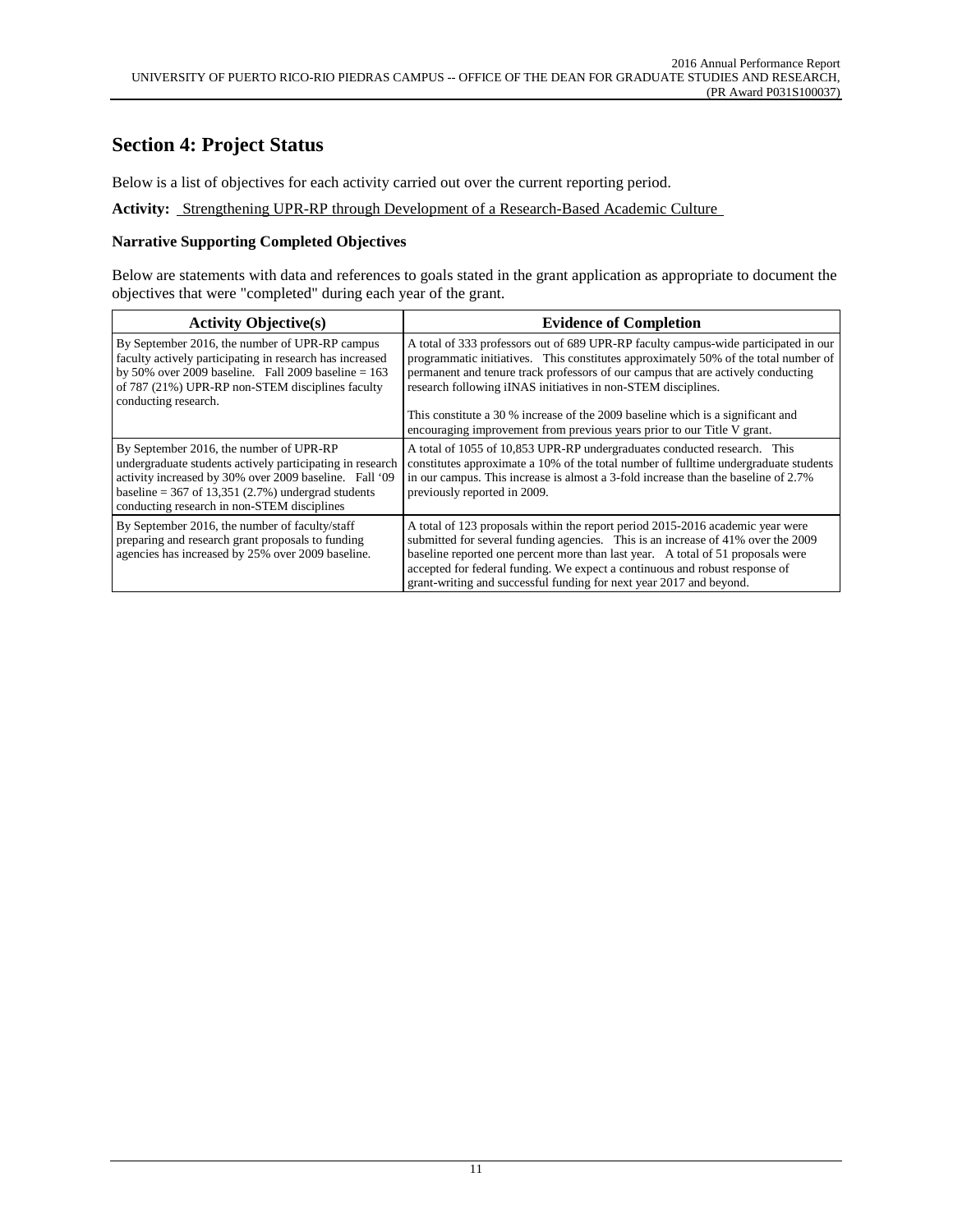| Category        | <b>Carryover</b><br><b>Balance from</b><br><b>Previous FY</b> | <b>Actual Budget</b> | <b>Expenditures</b> | Non-Federal<br><b>Expenditures</b> | <b>Carryover</b><br><b>Balance</b> | <b>Next Year's</b><br><b>Actual Budget</b> | Changes $(Y/N)$ |
|-----------------|---------------------------------------------------------------|----------------------|---------------------|------------------------------------|------------------------------------|--------------------------------------------|-----------------|
| Personnel       | \$0.00                                                        | \$90,000.00          | \$10,000.00         | \$0.00                             | \$80,000.00                        | \$0.00                                     | N <sub>0</sub>  |
| Fringe Benefits | \$0.00                                                        | \$30,456.12          | \$8,000.00          | \$0.00                             | \$22,456.12                        | \$0.00                                     | No              |
| Travel          | \$0.00                                                        | \$14,965.99          | \$6,690.75          | \$0.00                             | \$8,275.24                         | \$0.00                                     | No              |
| Equipment       | \$0.00                                                        | \$453,000.00         | \$0.00              | \$0.00                             | \$453,000.00                       | \$0.00                                     | N <sub>0</sub>  |
| <b>Supplies</b> | \$0.00                                                        | \$175,000.00         | \$9,371.36          | \$0.00                             | \$165,628.64                       | \$0.00                                     | N <sub>o</sub>  |
| Contractual     | \$0.00                                                        | \$43,091.00          | \$6,147.88          | \$0.00                             | \$36,943.12                        | \$0.00                                     | N <sub>0</sub>  |
| Construction    | \$0.00                                                        | \$0.00               | \$0.00              | \$0.00                             | \$0.00                             | \$0.00                                     | N <sub>o</sub>  |
| Endowment       | \$0.00                                                        | \$116,834.00         | \$12,750.00         | \$0.00                             | \$0.00                             | \$0.00                                     | N <sub>0</sub>  |
| Other           | \$0.00                                                        | \$0.00               | \$0.00              | \$0.00                             | \$104,084.00                       | \$0.00                                     | No              |
| Total           | \$0.00                                                        | \$923,347.11         | \$52,959.99         | \$0.00                             | \$870,387.12                       | \$0.00                                     |                 |

## **Section 4: Budget Summary**

## **Budget Narrative**

Following an evaluation of our current budget we identified a total of \$870,387.12 funds on different budget line items that have not been spent at the end of the sixth year. In other to accomplish our programmatic goals and complete all of our proposed objectives we were awarded approval for a second no-cost extension of our grant in September 10, 2016.

The proposed budget was reviewed and approved by the UPR Finance and Post Award Offices. We will be able to continue working towards the completion of the remodeling of the Undergraduate Research and Learning Resources Center (CRIIAS). Also, we will be able to continue with the implementation of other programmatic activities:

Salaries- We are requesting for Year 7 the full salaries of our administrative assistant and Project Administrator; these resources are essential as they constitute the minimal administrative structure required by this project. Mentors for Scholars in Residence - The Scholars in Residence (SR) program has been one of our most successful student initiatives. Unspent funds allocated for Year 7 will allow us to sponsor five new SR mentors and mentees from the different Colleges within our campus. One of our programmatic goals is to institutionalize this efforts and having undergraduates and faculty from the different Colleges within our campus participating actively in this initiative funded by our Office.

Fringe benefits - Funds are requested to cover the FB of the administrative assistant, Project administrator and mentors. Securing these funds for one additional year will ensure having the minimal administrative structure required by this project on a daily basis and also compliance with laws regulating contracts and services.

Travel – As part of our programmatic agenda, these funds are necessary to cover travel expenses of the Project Director and Coordinators as part of their participation in different academic events and because of the collaborative agreement between the project and the Leadership Alliance. Also, this will help cover travel expenses of iINAS' key personnel to participate in different capacity enhancement trainings for CRIIAS.

Equipment and Supplies - CRIIAS will be located at the College of Natural Sciences. In this centric location, students from all over campus will be able to enjoy a new learning commons with all the support required to engage in undergraduate research and creation. This initiative is essential for the institutionalization of our Office and services. Thus, the extension of this budget line item is crucial for establishing a functional and accessible center that at the present time is non-existent in our campus. It is important to note that our Chancellor has assigned institutional funds for CRIIAS to support our activities and initiatives that originated with Title V funds following the end of federal funding. The upper administration of the University demonstrated a strong commitment to the future of CRIIAS. Thus, an extension to this initiative is crucially needed to continue with the purchase of materials, equipment and to cover all remodeling costs.

Contractual - Plenary lectures: In order to continue to enhance our research and creative work training for both undergraduate students and faculty across campus, we request to utilize unspent funds to sponsor the travel and visit expenses of two distinguished guest lecturers. As in previous years, we will use these funds to bring renowned guest speakers to share their knowledge with our university community. This effort will certainly continue to cultivate a trans-disciplinary academic and research culture among our students and faculty. Webmaster and Technological Support: To complete the online journal